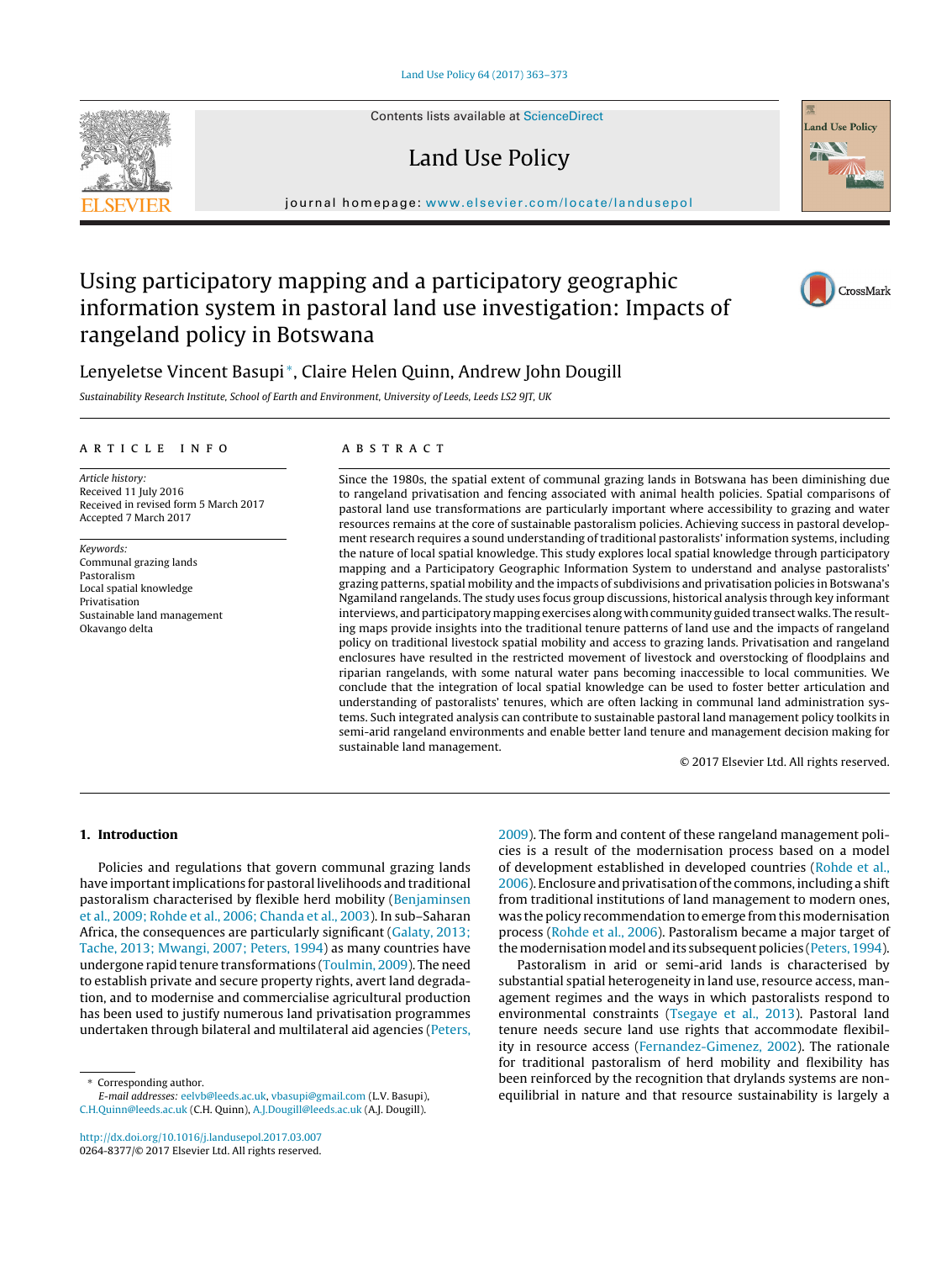function of spatial and temporal variability in rainfall and/or fire regimes ([Dougill](#page--1-0) et [al.,](#page--1-0) [2016;](#page--1-0) [Kakinuma](#page--1-0) et [al.,](#page--1-0) [2014;](#page--1-0) [Dougill](#page--1-0) et [al.,](#page--1-0) [1999\).](#page--1-0) The survival of herds depends on the pastoralists' ability to respond to variability or uncertainty and hence move to better areas with available fodder [\(Vetter,](#page--1-0) [2005\).](#page--1-0) Therefore, extensive spatial scales of exploitation become a prerequisite for a successful pastoral production system [\(Moritz](#page--1-0) et [al.,](#page--1-0) [2013;](#page--1-0) [Notenbaert](#page--1-0) et [al.,](#page--1-0) [2012\).](#page--1-0) For example, in Kenya the need for more spatially extensive rangelands has led some Maasai pastoralists to recombine some private parcels of land to improve mobility strategies [\(Coleman](#page--1-0) [and](#page--1-0) [Mwangi,](#page--1-0) [2015\).](#page--1-0)

Pastoral societies are also characterised by a high dependency on local knowledge ([Adriansen](#page--1-0) [and](#page--1-0) [Nielsen,](#page--1-0) [2002\).](#page--1-0) The spatial knowledge systems held by herders help them determine what the temporal and spatial distribution of resources might be in any given year and are central to sustainable pastoral herd mobility [\(Oba,](#page--1-0) [2013\).](#page--1-0) However, changes in statutory land tenure systems through privatisation have interrupted pastoralists' capacity to utilise customary land rights, including traditional mobility strategies, to cope with eventualities such as drought and disease incidences [\(Kaye-](#page--1-0)Zwiebel [and](#page--1-0) [King,](#page--1-0) [2014;](#page--1-0) [Lengoiboni](#page--1-0) et [al.,](#page--1-0) [2010\).](#page--1-0) Most rangeland privatisation policies have not yet yielded the intended benefits. Where land degradation existed it has not been halted ([Dougill](#page--1-0) et [al.,](#page--1-0) [2016\)](#page--1-0) and traditional livestock management institutions have been disoriented, undermining traditional livelihoods and rangeland management systems [\(Peters,](#page--1-0) [1994\).](#page--1-0)

In Botswana, the policy arrangement that has most significantly impacted communal rangelands is the TGLP of 1975 [\(Magole,](#page--1-0) [2009;](#page--1-0) [White,](#page--1-0) [1992;](#page--1-0) [Childers,](#page--1-0) [1981\).](#page--1-0) TGLP allowed for the fencing of communal grazing lands for commercial ranches [\(Adams,](#page--1-0) [2013\).](#page--1-0) Claims related to the overstocking and degradation of communal grazing lands, including the tragedy of the commons theory ([Hardin,](#page--1-0) [1968\),](#page--1-0) were used to structure and justify policy objectives ([Rohde](#page--1-0) et [al.,](#page--1-0) [2006;](#page--1-0) [Cullies](#page--1-0) [and](#page--1-0) [Watson,](#page--1-0) [2005\).](#page--1-0) The assumption was that the effect of unregulated communal grazing coupled with perceived increases in livestock numbers was responsible for rangeland degradation and that the consequences would become severe [\(RoB,](#page--1-0) [1975\).](#page--1-0) Livestock needed to be regulated based on ecological carrying capacity, and the only way this was to be achieved was through privatisation since it was assumed that communal land tenure arrangements fail to regulate pastoralists' access to resources ([APRU,](#page--1-0) [1976;](#page--1-0) [RoB,](#page--1-0) [1975\).](#page--1-0) TGLP assumed that there was ample unoccupied land available for privatisation ([RoB,](#page--1-0) [1975\).](#page--1-0) However, implementation was far more difficult than anticipated ([Peters,](#page--1-0) [1994\).](#page--1-0) Many parts of the country that had been assumed to be unoccupied contained substantial numbers of people, some of whom were not cattle herders, such as hunter gatherers ([Childers,](#page--1-0) [1981\).](#page--1-0) Despite these shortcomings, TGLP implementation continued and by 2009 a total of 342 ranches, each measuring approximately 6400 ha, had been allocated ([Mathuba,](#page--1-0) [2009\).](#page--1-0) The TGLP objectives were expanded and continued by the National Policy on Agricultural Development (NPAD) [\(RoB,](#page--1-0) [1991\).](#page--1-0) NPAD targeted the land around communal grazing areas or cattle posts $1$ owned by individuals or syndicates ([Cullies](#page--1-0) [and](#page--1-0) [Watson,](#page--1-0) [2005\).](#page--1-0) An additional 552 ranches, each measuring approximately 3600 ha, were demarcated and allocated under NPAD by 2009 [\(Mathuba,](#page--1-0) [2009\).](#page--1-0)

Local communities do not have much say in the ranch allocation process, as it is controlled by the Land Boards and Ministry of Agriculture [\(Adams,](#page--1-0) [2013\).](#page--1-0) The allocation process gives those who previouslyhad only de facto rights to grazing around their boreholes

exclusive rights to previously communal grazing lands [\(RoB,](#page--1-0) [1991\).](#page--1-0) The large costs of drilling and equipping a borehole ensures that owning a borehole remains a privilege of the wealthy, hence most beneficiaries belong to the wealthier echelons of society ([Magole,](#page--1-0) [2009;](#page--1-0) [Perkins,](#page--1-0) [1996\).](#page--1-0) In a few instances, some poor pastoralists were incorporated into syndicate ranches and granted water and pastures as hirers who paid fees ([Peters,](#page--1-0) [1994\).](#page--1-0) Today, communal pastoralists find themselves surrounded by private ranches and disease control fences which bisect rangelands and separate communal pastoralists from critical grazing resources.

To date, few studies have proposed integration of pastoralists' spatial knowledge, spatial comparisons and/or participatory mapping approaches and a Participatory Geographic Information System (PGIS) to analyse pastoral management systems and the impacts of such transformations as described above. Studies have emphasised the overarching need to generate spatial landscape knowledge regarding pastoralists' tenures and land use in order to develop the capacity of local communities to help governments to reconcile pastoral tenure conflicts and manage resources in dryland areas ([Turner](#page--1-0) et [al.,](#page--1-0) [2014;](#page--1-0) [Bennett](#page--1-0) et [al.,](#page--1-0) [2013;](#page--1-0) [Lengoiboni](#page--1-0) et [al.,](#page--1-0) [2010\).](#page--1-0) This study draws on participatory research methods and geospatial technology to explore local spatial knowledge to understand traditional pastoralists' spatial mobility and the impacts of subdivisions and privatisation policies in Botswana's Ngamiland district. Local spatial knowledge is the unique knowledge held by local communities, acquired through practical experience and developed around specific geographic areas ([Mccall](#page--1-0) [and](#page--1-0) [Dunn,](#page--1-0) [2012\).](#page--1-0) This study provides important spatial information based on local pastoralists' knowledge that could potentially be used to inform planning. This approach emphasises the involvement of local communities in producing distinctive spatial knowledge of their communities [\(Smith](#page--1-0) et [al.,](#page--1-0) [2012;](#page--1-0) [Dunn,](#page--1-0) [2007\).](#page--1-0)

The aim of this study is to explore local spatial knowledge through participatory mapping to understand and analyse pastoralists' grazing spaces and patterns of spatial mobility prior to the 1975 rangeland policy and after policy intervention. The study objectives are to (1) investigate the spatial extent of communal grazing, past patterns of transhumance, and regulatory mechanisms for accessing grazing lands from before land tenure transformation to the current situation in Ngamiland District, Botswana; and (2) determine current land use patterns and the spatial impacts of rangeland policies on access to grazing and water resources based on respondents' spatial knowledge.

#### **2. Materials and methods**

Participatory research methods were used to collect primary data in seven study villages between April and August 2015. Study sites were selected based on proximity to ranches and/or veterinary cordon fences to determine the impact along a gradient. The sites were categorised as follows depending on their locations: Toteng/Sehithwa/Bodibeng Bothatogo (located adjacent to the ranches and Lake Ngami: Lake villages), Kareng, located 42 km southwest of Lake Ngami, and Semboyo/Makakung, located 34 km northwest of Lake Ngami and adjacent to the Setata veterinary fence (Setata villages) (see [Fig.](#page--1-0) 1).

#### 2.1. Study area

The study area is located on the southern fringe of the Oka-vango Delta [\(Fig.](#page--1-0) 1). Ngamiland was chosen because the number of ranches (approximately 200) demarcated in the district (both through TGLP and NPAD) makes it relevant to the problem being investigated. In addition, the Okavango Delta and the surrounding rangelands are host to a large diversity of natural resources,

 $1$  Cattle post is a traditional Tswana livestock management system that involves routine herding confined to kraaling of animals around a water point at dusk and their subsequent release in the morning ([Perkins,](#page--1-0) [1996\).](#page--1-0)